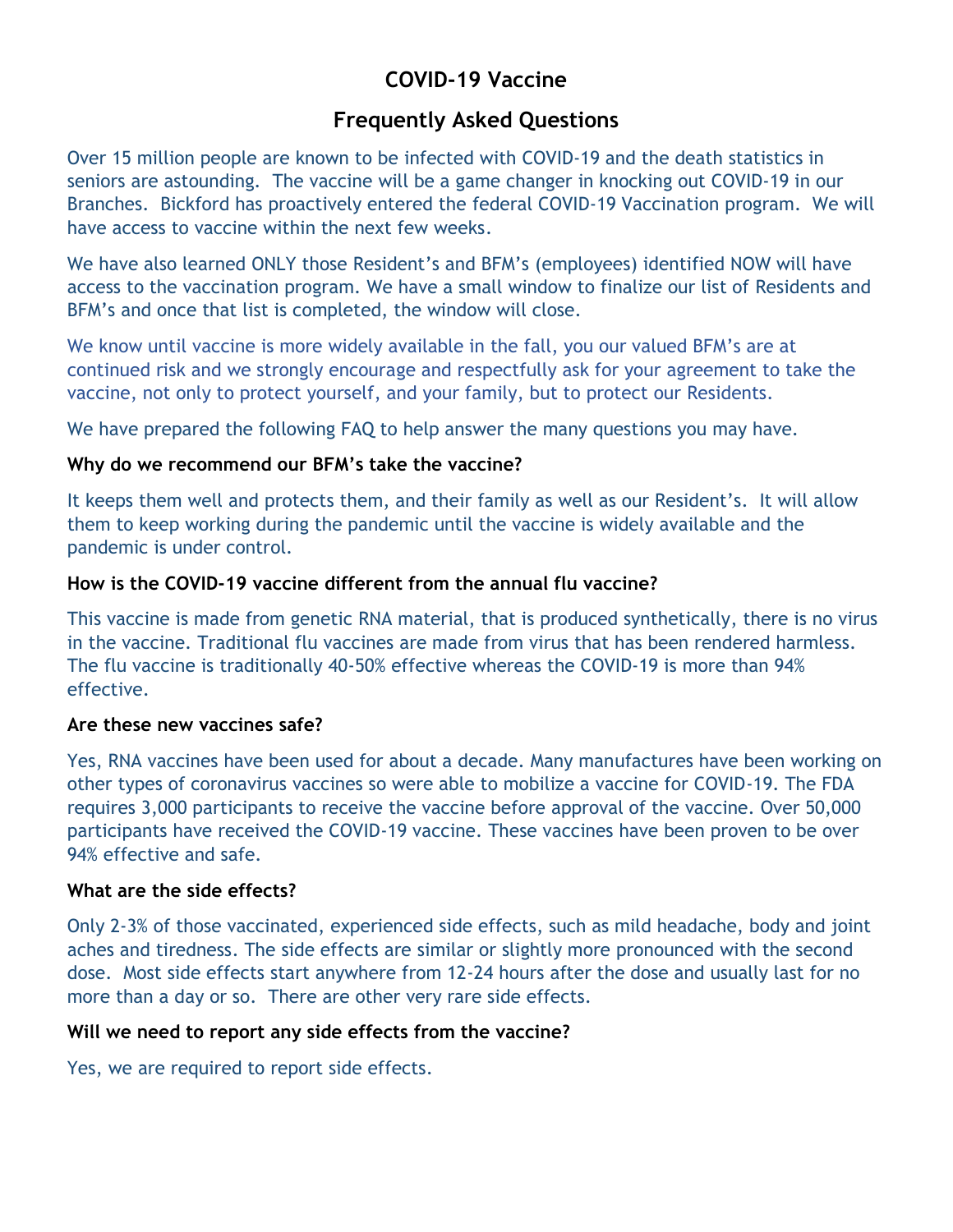## **Will Bickford require BFMs to take the vaccine?**

No. However, we strongly recommend BFM's take the vaccine to protect themselves, those they love and care for, and our Residents. Bickford will continue to screen BFM's for symptoms and administer ongoing testing and quarantining requirements.

## **Should pregnant mothers take the vaccine?**

This will need to be carefully managed by their health care provider, it is currently not approved for pregnancy.

## **If a BFM refuses the vaccine, becomes sick with COVID, and has no PTO available, will quarantine pay be covered by Bickford?**

No. The BFM would be quarantined at home without pay.

## **Who will get the vaccine first?**

Hospital, healthcare staff, and those working/residing in the long-term care and assisted living communities.

## **When will the vaccine become available to others?**

We expect the vaccine will become available to those that have medical conditions, seniors, and other essential health care workers, in early spring. We hope that the vaccine will be widely available to others in the fall 2021.

## **How much vaccine will be available?**

Initial estimates are enough vaccine for 10 million people in the first distribution. For this first round of vaccine two doses are required 21-28 days apart. Access to the vaccine will gain momentum as many more pharmaceutical companies bring their vaccines to market.

## **Are seniors more at risk if they, or others around them, do not get the vaccine?**

Yes, death from COVID is the highest in those over the age of 65.

## **What happens if I don't take the covid vaccine series (two doses)?**

Manufacturers have shown effective immunity in excess of 94% with two doses. If you do not take the series the vaccine may not be effective.

## **Will I get COVID-19 from the vaccine or give someone COVID-19 from the vaccine?**

No, because you are not vaccinated with the live coronavirus.

## **If I had COVID-19 do I still need to take the vaccine?**

Yes, because we do not know how much immunity you acquired from being infected. We know the vaccine will provide you continued immunity and protection from re-infection.

## **Why should our Residents take the vaccine?**

Our Residents are vulnerable and are more susceptible to infection and negative health outcomes. The vaccine will protect them, our BFM's, other Residents, their families, and friends from infection.